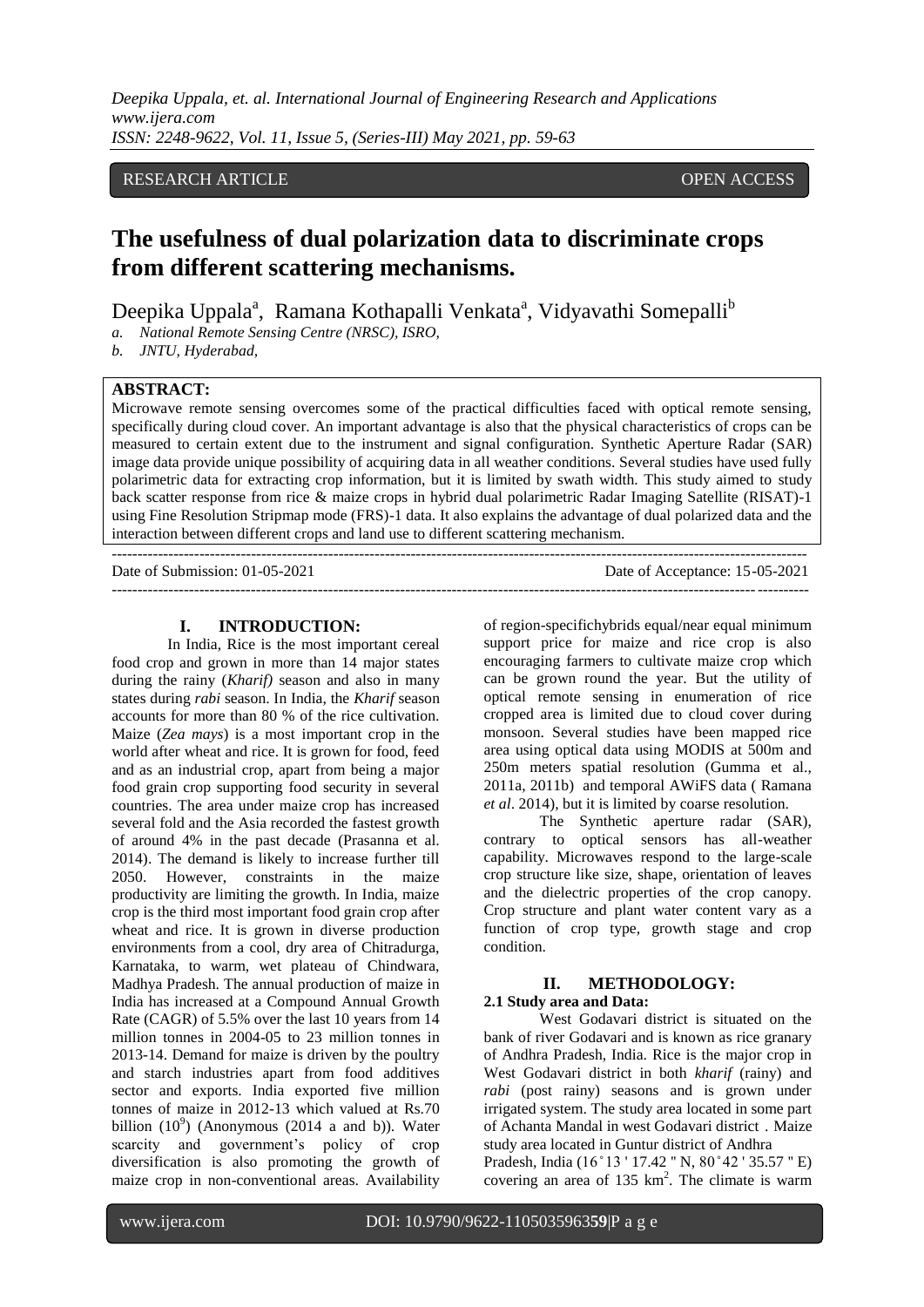*Deepika Uppala, et. al. International Journal of Engineering Research and Applications www.ijera.com ISSN: 2248-9622, Vol. 11, Issue 5, (Series-III) May 2021, pp. 59-63*

moist semi-arid/ dry sub humid eco-sub region with medium to deep loamy to clayey mixed red and black soils. In this region*,* maize is the major crop during *rabi*. It is sown during last week of December or first week of January and harvested in last week of March or first week of April. Apart from maize, pulses such as green gram and black gram were also grown. However, these crops were harvested by the time the data was acquired.

#### **2.2 Data processing:**

The processing of RISAT-1 Hybrid Polarimetric single look complex (SLC) data was carried out by using ENVI and PolSARPro image analysis software. The SLC data was downloaded, converted into amplitude format and by applying enhanced lee (Lee *et al*., 1991) speckle filter with 5\*5 window speckle noise was removed. Sigma naught image was generated from amplitude DN image by using the following formula (Mayank *et al*., 2014; Manab Chakraborty *et al*., 2013, Iyyappan *et al*., 2014).

 $\sigma_0$  (dB) = 20 \* log10(DN<sub>p</sub>) – K<sub>dB</sub> + 10 \*  $log 10(\sin[\hat{u}_n)/\sin[\hat{u}_{center}])$  (1) Where,  $\sigma_0$  (*dB*) = The Radar Backscatter coefficient  $DN_n$  $=$  Digital number or the image pixel gray – level count for pixel p  $K_{dB}$  = Calibration constant in dB  $i_p$ = Incidence angle for the pixel position p

 $i_{center}$  $=$  incidence angle at the center

## **III. RESULTS AND DISCUSSION: 3.1 Response of rice crop:**

The mean and standard deviation of the backscatter coefficient of various classes is shown in figure 1. The backscatter coefficient of settlement class showed high mean value and that of water showed lowest value. Although, there is a separation of mean values of various classes, it is difficult to classify the data using backscatter alone because of the high standard deviation leading to overlapping of various classes.



Figure 1: Mean and Standard deviation of Rice and other land use classes

Scattering mechanisms of various type reveal a typical behavior from each crop such as rice along with other lands use. It is observed that rice crop exhibits high magnitude of double bounce scattering followed by settlement and water body because of than other scattering mechanisms. The three decomposition parameters i.e. even, odd and double scattering mechanisms of rice and other classes were shown in the figure 2. The scattering plots of the double vs volume bounce scattering (figure 2a), odd vs volume scattering (figure 2b) for various classes delineated in the study area show that the rice, plantation, settlement, fallow and water were clearly separable.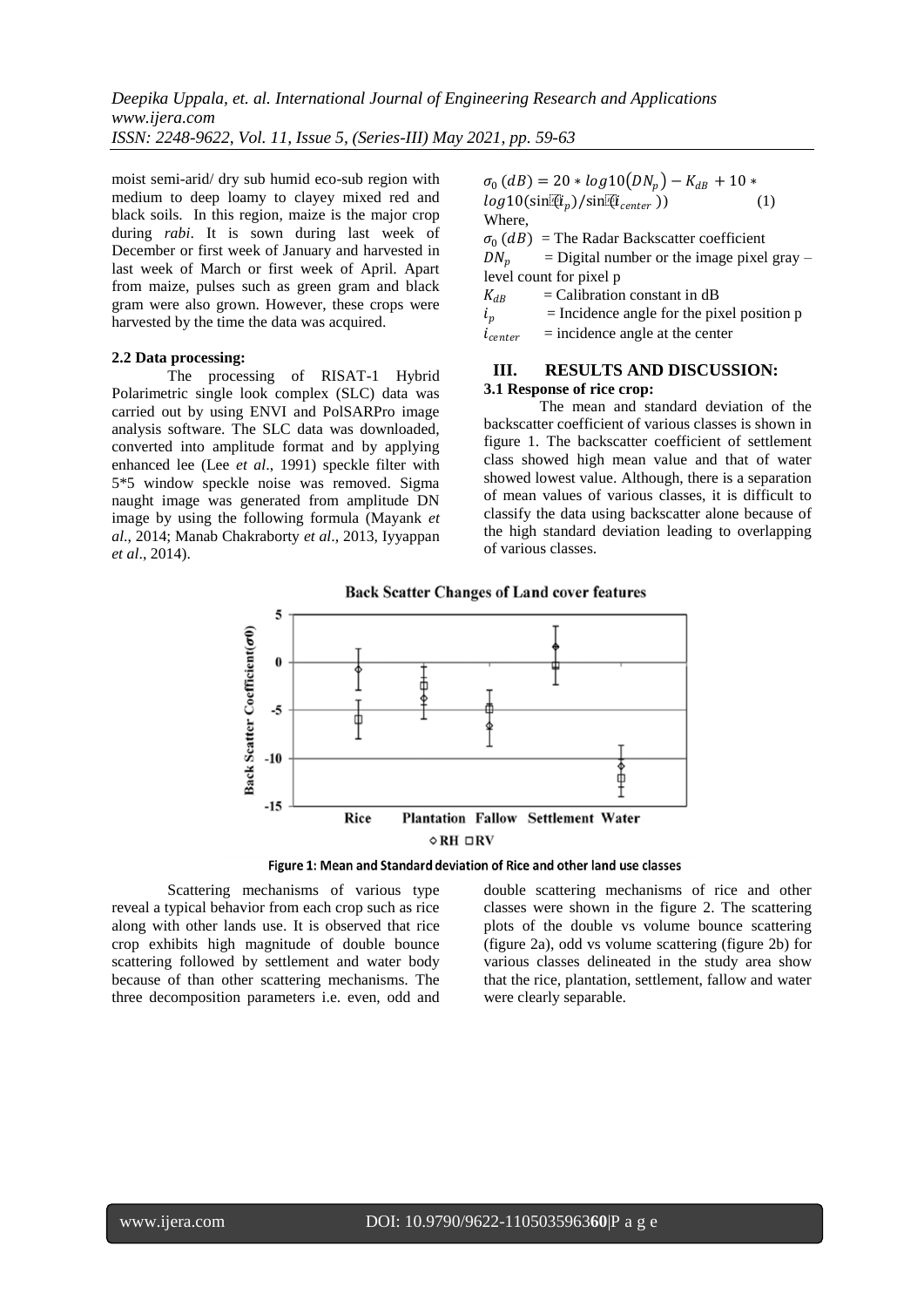*Deepika Uppala, et. al. International Journal of Engineering Research and Applications www.ijera.com ISSN: 2248-9622, Vol. 11, Issue 5, (Series-III) May 2021, pp. 59-63*



Figure 2: Scatterplot of various scattering mechanisms of rice and other land use classes

The rice crop at reproductive stage is likely to have a scattering mechanism similar to settlement. The settlement class shows high magnitude of double bounce than rice but in periphery of the settlement, it mixes up with rice and other class because of heterogeneity in the scattering mechanisms. The rice crop showed high magnitude of double bounce scattering than odd and volume bounce scattering (Figure 2a and 2b) while in double vs odd scattering plot lot of overlap was observed among the classes (figure 2c). The plantation class showed high volume scattering than odd and double bounce scattering mechanisms because of multiple reflections from tree canopy. The rough fallow showed high magnitude of double or volume scattering than odd bounce scattering.

The overall accuracy from RISAT-1 FRS data is 90% while the rice class kappa statistics were found to be 0.92 respectively.

## **3.2 Response of maize crop:**

Mean and standard deviation of backscatter coefficient from RH and RV polarizations for various features is shown in Figure 2. Water exhibits low backscatter than other features and settlements exhibit the highest backscatter. Even though these classes exhibited separation at mean values, high standard deviation lead to overlapping of classes. For example, the backscatter coefficient of RH in peak vegetative stage of maize crop varies between - 2 to -10 dB and it overlaps with standard deviation of rough surface from fallow and plantation.



Figure 3: Mean and Standard deviation of Maize and other Land use classes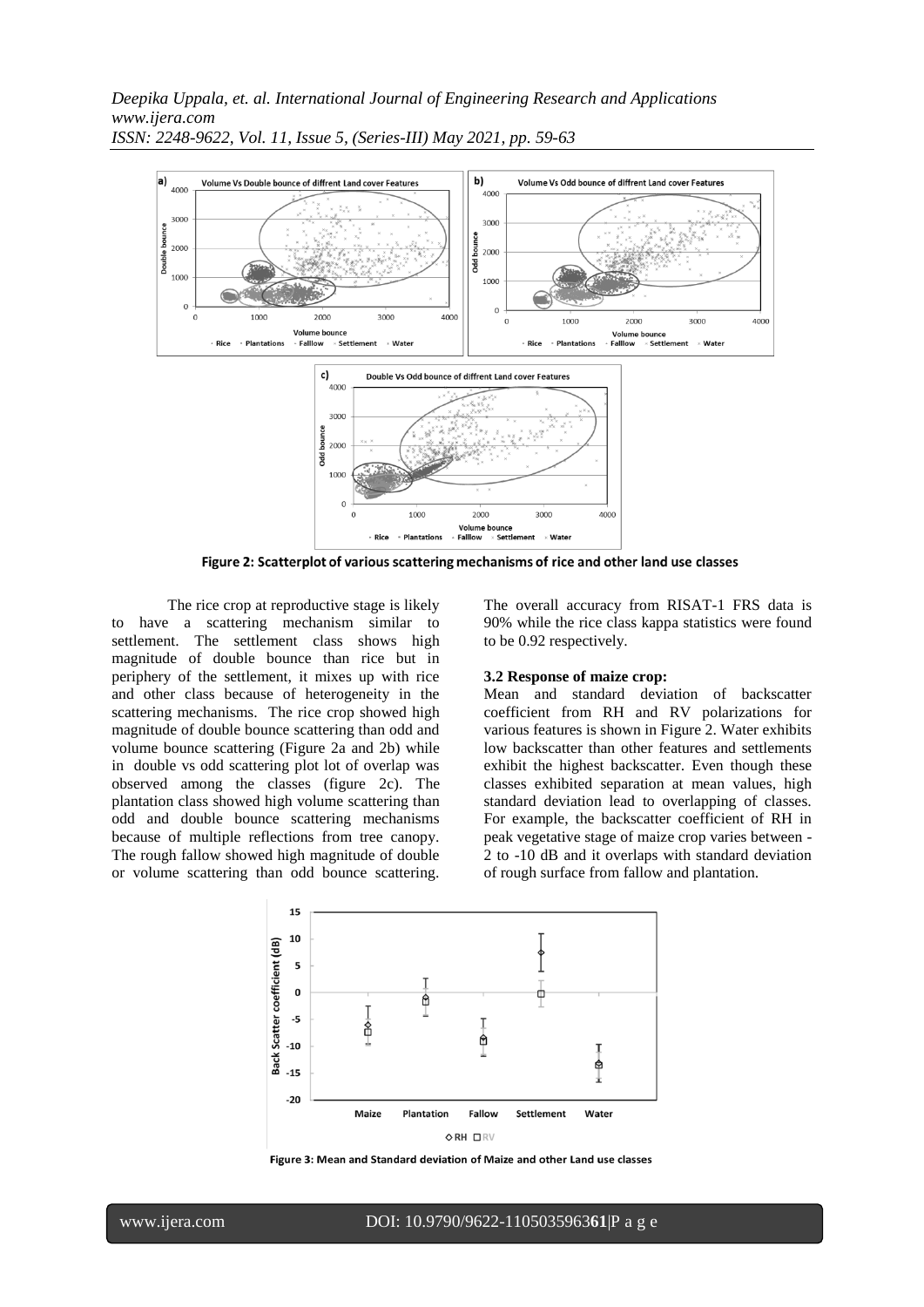Peak vegetative stage of maize crop shows high magnitude of volume bounce scattering than odd and double bounce scattering (Figure 4).The two dimensional cluster diagram of volume and double scattering, volume and odd scattering, double and odd scattering for various classes prevalent in the study area show that maize crop, plantation, settlement, fallow and water classes were clearly separable.



Figure 4: Scatterplot of various scattering mechanisms of Maize and other land use classes

Plantation class has larger canopy than maize which creates multiple reflections from plantation canopy than maize crop. Because of these reasons, high magnitude of volume bounce scattering was observed in plantation class than maize. Overall accuracy of RISAT-1 FRS data is 89.33% respectively. Producer's accuracy of maize crop is 91% from RISAT1 data respectively.

# **IV. CONCLUSION**

Single date hybrid polarimetric data from RISAT-1 is found to be very useful for discrimination of rice and maize crop along with other land use/ land cover. The RH/RV combination shows similar results as obtained from fully polarimetric data and it offers a good compromise between resolution, swath width, incidence angle coverage, cost and information content. Hybrid polarimetric data provides a basis for classifier based on the structural characteristics of the target and it was suited for maize crop discrimination while the standing water during rice crop growth makes it easier for discrimination.

#### **REFERENCES:**

[1]. Anonymous (2014a). Proceedings of Maize in India "India Maize Summit 14"N Delhi March 20-21,2014

- [2]. Anonymous (2014b): [http://www.businesstoday.in/magazine/featur](http://www.businesstoday.in/magazine/features/cargill-india-ceo-siraz-chaudhury-maize/story/205721.html) [es/cargill-india-ceo-siraz-chaudhury](http://www.businesstoday.in/magazine/features/cargill-india-ceo-siraz-chaudhury-maize/story/205721.html)[maize/story/205721.html](http://www.businesstoday.in/magazine/features/cargill-india-ceo-siraz-chaudhury-maize/story/205721.html)
- [3]. Gumma, Murali Krishna, Devendra Gauchan, Andrew Nelson, Sushil Pandey, and Arnel Rala. 2011a. "Temporal changes in ricegrowing area and their impact on livelihood over a decade: A case study of Nepal." Agriculture, Ecosystems & Environment 142 (3-4):382-92.
- [4]. Gumma, Murali Krishna, Andrew Nelson, Prasad S Thenkabail, and Amrendra N Singh. 2011b. "Mapping rice areas of South Asia using MODIS multitemporal data." Journal of applied remote sensing 5 (1):053547.<br>Manab Chakrah
- [5]. Manab Chakraborty., SushmaPanigraphy.,Rajawat. A.S., Rajkumar, Murthy T.V.R., DipanwitaHaldar., Abhisek Chakraborty., Tanumi Kumar., Sneha Rode, HrishikeshKumar., ManikMahapatra and SanchayitaKundu., 2013. Intial results using RISAT-1 c-band SAR data. Current Science, 104(4) : 490-501.
- [6]. Mayank D Mishra., Parul Patel., Srivastava S.H., Patel R.P., Shukla A., Shukla A.K., 2014. Absolute Radiometric Calibration of FRS-1 and MRS mode of RISAT-1 Synthetic